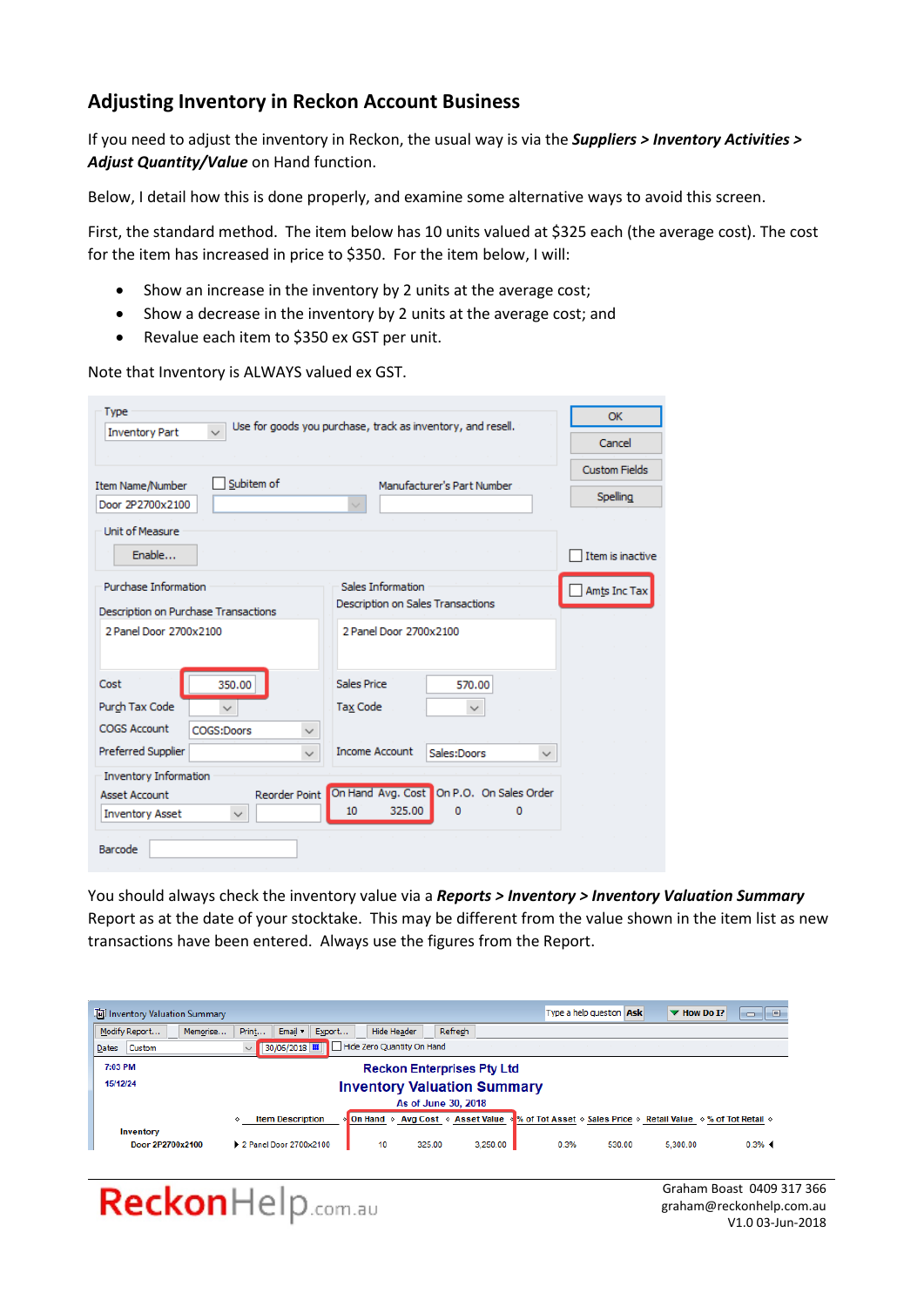#### **Preparation**

You will need to set up a Stock Losses/Adjustments Account. I set this up as a Cost of Goods Sold account. When you use this in stock adjustment, you will get this error. You can safely tick the *Do not display …* message and ignore it.



#### **EXAMPLE 1 - INCREASE BY 2 UNITS**

Use the *Suppliers > Inventory Activities > Adjust Quantity/Value* as follows:

| Adjust Quantity/Value on Hand                 |                                    |                     |             |     | Type a help question Ask |                           | $\blacktriangledown$ How Do I? | $\mathbf{x}$<br>o<br>$\Box$ |
|-----------------------------------------------|------------------------------------|---------------------|-------------|-----|--------------------------|---------------------------|--------------------------------|-----------------------------|
| <sup>1</sup> Previous D <sup></sup> Next      |                                    |                     |             |     |                          |                           |                                |                             |
| <b>Adjustment Date</b>                        | 30/06/2018                         |                     |             |     |                          |                           | hy                             |                             |
| Ref. No.                                      |                                    | Customer: Job       |             |     | $\checkmark$             |                           |                                |                             |
| Adjustment Account Stock Losses/Adjustments v |                                    | <b>Class</b>        |             |     | $\checkmark$             |                           |                                |                             |
| Item                                          | Description                        |                     | Current Otv |     | New Otv                  |                           | Otv Difference                 |                             |
| Door 2P2700x2100                              | 2 Panel Door 2700x2100             |                     |             | 10  |                          | 12                        |                                | 2 <sup>1</sup>              |
| Door SD2P2700x2100                            | 2 Panel Sliding Door 2700x2100     |                     |             | 200 |                          |                           |                                |                             |
| Door SD2P3000x2100                            | 2 Panel Sliding Door 3000x2100     |                     |             | 175 |                          |                           |                                |                             |
| Door SD2P3300X2100                            | 2 Panel Sliding Door 3300X2100     |                     |             | 100 |                          |                           |                                |                             |
| Door SD2P3600X2100                            | 2 Panel Slidng Door 3600 x 2100    |                     |             | 210 |                          |                           |                                |                             |
| Door SD3P3300x2100                            | 3 Panel Sliding Door 3300 x 2100   |                     |             | 60  |                          |                           |                                |                             |
| Door SD3P3600X2100                            | 3 Panel Sliding Door 3600 x 2100   |                     |             | 15  |                          |                           |                                |                             |
| Door SD3P3900x2100                            | 3 Panel Sliding Door 3900 x 2100   |                     |             | 80  |                          |                           |                                |                             |
| Door SD3P4200x2100                            | 3 Panel Sliding Door 4200 x 2100   |                     |             | 40  |                          |                           |                                |                             |
| Window Alum 1200x                             | Single Window Aluminium 1200 x 900 |                     |             | 230 |                          |                           |                                |                             |
| Value Adjustment                              | Memo                               | Stocktake 30/6/2018 |             |     |                          |                           |                                |                             |
|                                               |                                    |                     |             |     |                          | Total Value of Adjustment |                                | 650.00                      |
|                                               |                                    |                     |             |     |                          | Save & Close              | Save & New                     | Cancel                      |

When you enter the new stock figure in New Qty, The Qty Difference of 2 will auto calculate. The Adjustment Account is our *Stock Losses/Adjustment* COGS account.

AVOID THE COMMON ERROR OF SELECTING THE INVENTORY ASSETS ACCOUNT! IT IS INCORRECT AND WILL CAUSE A DISCREPANCY BETWEEN THE VALUE OF INVENTORY IN THE BALANCE SHEET AND THE VALUE SHOWN ON THE *REPORTS > INVENTORY > INVENTORY VALUATION SUMMARY* REPORT.

Check the new value.

|                  | Item Description $\rightarrow$ On Hand $\rightarrow$ Avg Cost $\rightarrow$ Asset Value |    |        |          |
|------------------|-----------------------------------------------------------------------------------------|----|--------|----------|
| Inventory        |                                                                                         |    |        |          |
| Door 2P2700x2100 | 2 Panel Door 2700x2100                                                                  | 12 | 325.00 | 3.900.00 |

And the journal (open the transaction then *Ctrl–Y*)

| Transaction Journal                                                                                                                                         | Type a help question Ask<br>$\begin{array}{c c c c c c} \hline \multicolumn{3}{c }{\mathbf{C}} & \multicolumn{3}{c }{\mathbf{X}} \end{array}$<br>▼ How Do I? |
|-------------------------------------------------------------------------------------------------------------------------------------------------------------|--------------------------------------------------------------------------------------------------------------------------------------------------------------|
| Modify Report<br><b>Hide Header</b><br>Refresh<br>Email •<br>Print<br>Export<br>Memorise                                                                    |                                                                                                                                                              |
| <b>圖 To</b><br>Sort By Default<br>From<br>$\smallsmile$<br>Dates All<br>$\checkmark$                                                                        |                                                                                                                                                              |
| 8:27 PM<br><b>Reckon Enterprises Pty Ltd</b>                                                                                                                |                                                                                                                                                              |
| 15/12/24<br><b>Transaction Journal</b>                                                                                                                      |                                                                                                                                                              |
| <b>All Transactions</b>                                                                                                                                     |                                                                                                                                                              |
| $\lozenge$ Num $\lozenge$<br><b>Type</b><br>Item<br><b>Item Description</b><br>Date<br><b>Description</b><br>Trans# $\triangle$<br>۰<br>$\ddot{\circ}$<br>۰ | <b>Debit</b><br>Credit<br>Account<br>$\Diamond$<br>$\diamond$<br>$\triangle$                                                                                 |
| 2342<br><b>Inventory Adjust</b><br>30/06/2018<br>Stocktake 30/6/2018<br>Door 2P2700x2100<br>2 Panel Door 2700x2100<br>Door 2P2700x2100 Inventory Adjustment | 650.00 4<br><b>Stock Losses/Adjustments</b><br>$\hat{\phantom{a}}$<br>650.00<br><b>Inventory Asset</b>                                                       |
|                                                                                                                                                             | 650.00<br>650.00                                                                                                                                             |
| <b>TOTAL</b>                                                                                                                                                | 650.00                                                                                                                                                       |
|                                                                                                                                                             | 650.00<br>$\checkmark$                                                                                                                                       |
|                                                                                                                                                             |                                                                                                                                                              |

ReckonHelp.com.au

Graham Boast 0409 317 366 graham@reckonhelp.com.au V1.0 03-Jun-2018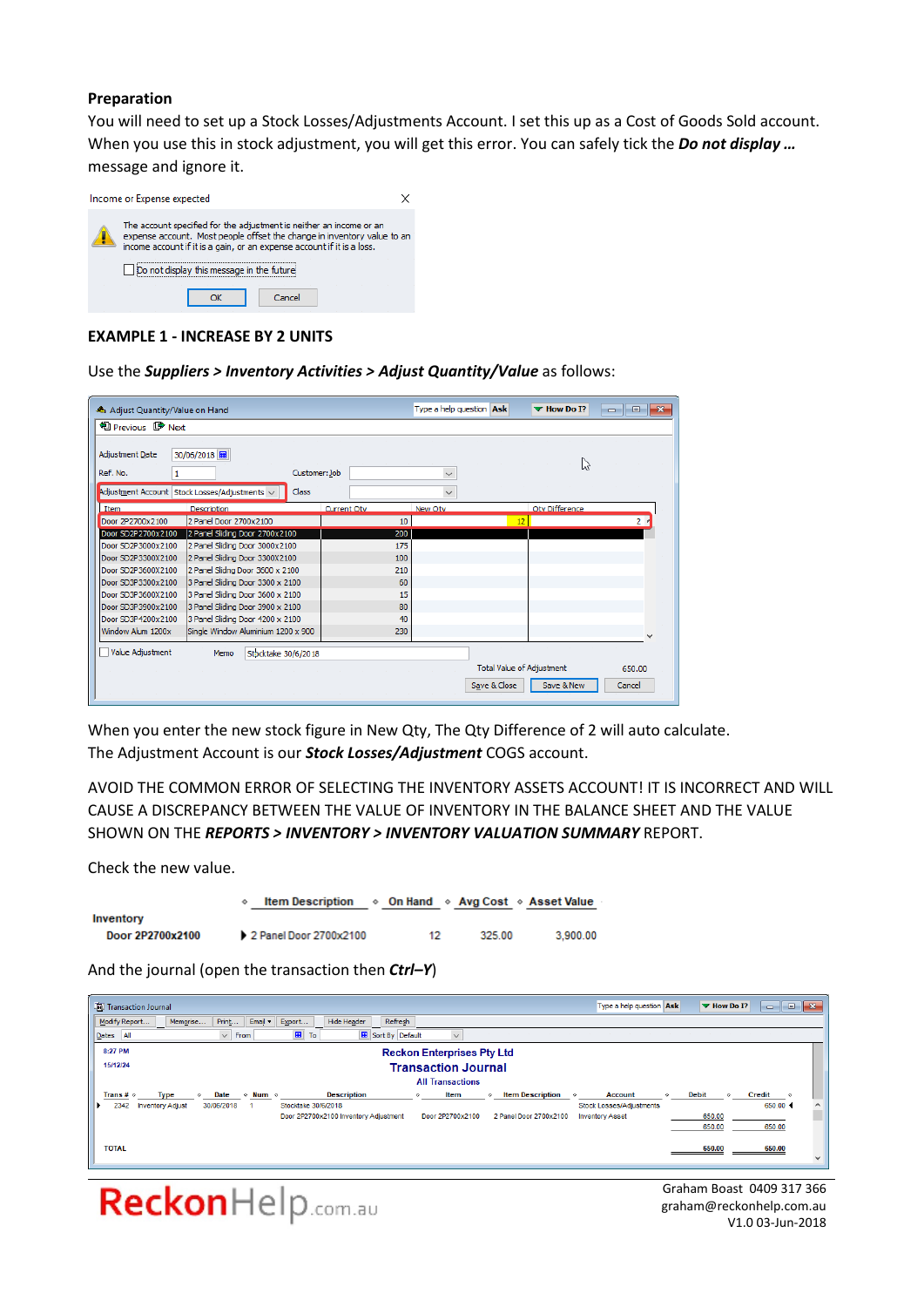#### **EXAMPLE 2 – DECREASE BY 2 UNITS**

Use the *Suppliers > Inventory Activities > Adjust Quantity/Value* as follows:

| Adjust Quantity/Value on Hand                 |                              | Type a help question Ask |                       | $\blacksquare$<br>$\blacktriangledown$ How Do I?<br>O |
|-----------------------------------------------|------------------------------|--------------------------|-----------------------|-------------------------------------------------------|
| <b>中</b> Previous D <sup>→</sup> Next         |                              |                          |                       |                                                       |
| 30/06/2018   田<br>Adjustment Date             |                              |                          |                       |                                                       |
| Ref. No.<br>2                                 |                              | Customer: Job            | $\checkmark$          |                                                       |
| Adjustment Account Stock Losses/Adjustments v | Class                        |                          | $\checkmark$          |                                                       |
| Item<br>Description                           |                              | Current Oty              | New Oty               | Oty Difference                                        |
| 2 Panel Door 2700x2100<br>Door 2P2700x2100    |                              |                          | 10 <sub>10</sub><br>8 | $-2$ $\wedge$                                         |
| Inventory                                     | <b>Item Description</b><br>♦ | ◇ On Hand                |                       | $\Diamond$ Avg Cost $\Diamond$ Asset Value $\Diamond$ |
| Door 2P2700x2100                              | 2 Panel Door 2700x2100       |                          | 8<br>325.00           | 2,600.00                                              |

And the journal (open the transaction then *Ctrl–Y*)

| Transaction Journal                                                                                                                                                         | Type a help question Ask<br>$-23$<br>$\Box$<br>$\blacktriangleright$ How Do I?<br>$\Box$ |
|-----------------------------------------------------------------------------------------------------------------------------------------------------------------------------|------------------------------------------------------------------------------------------|
| <b>Hide Header</b><br>Refresh<br>Modify Report<br>Email $\blacktriangledown$<br>Export<br>Print<br>Memorise                                                                 |                                                                                          |
| <b>Im</b><br>Sort By Default<br>To<br>Dates All<br>From<br>$\checkmark$<br>$\checkmark$                                                                                     |                                                                                          |
| 8:22 PM<br><b>Reckon Enterprises Pty Ltd</b>                                                                                                                                |                                                                                          |
| 15/12/24<br><b>Transaction Journal</b>                                                                                                                                      |                                                                                          |
| <b>All Transactions</b>                                                                                                                                                     |                                                                                          |
| <b>Date</b><br>$\lozenge$ Num $\lozenge$<br><b>Description</b><br><b>Item Description</b><br>Trans# $\circ$<br>ltem<br>Type<br>$\bullet$<br>$\circ$<br>$\ddot{\phantom{1}}$ | <b>Debit</b><br>Credit<br><b>Account</b><br>$\ddot{\phantom{1}}$<br>$\bullet$            |
| 2342<br><b>Inventory Adjust</b><br>30/06/2018<br>Stocktake 30/6/2018<br>$\overline{2}$                                                                                      | 650.00<br><b>Stock Losses/Adjustments</b><br>Α                                           |
| Door 2P2700x2100<br>2 Panel Door 2700x2100<br>Door 2P2700x2100 Inventory Adjustment                                                                                         | 650.00<br><b>Inventory Asset</b>                                                         |
|                                                                                                                                                                             |                                                                                          |
|                                                                                                                                                                             |                                                                                          |
|                                                                                                                                                                             | $\mathcal{A}$                                                                            |
| <b>TOTAL</b>                                                                                                                                                                | 650.00<br>650.00<br>650.00<br>650.00                                                     |

#### **EXAMPLE 3 - REVALUE EACH ITEM TO \$350 EX GST PER UNIT.**

The first step is to recalculate the new Asset Value of the item: New Qty x Avg Cost = 10 x 350 = \$3500.For this transaction, you will need to tick the *Value Adjustment* tickbox bottom left.

| Adjust Quantity/Value on Hand                 |            |                                  |                |                                    | Type a help question Ask |                           |              | $\blacktriangledown$ How Do I? | -الده            | $\Box$ X |
|-----------------------------------------------|------------|----------------------------------|----------------|------------------------------------|--------------------------|---------------------------|--------------|--------------------------------|------------------|----------|
| <b>D</b> Previous D <sup>●</sup> Next         |            |                                  |                |                                    |                          |                           |              |                                |                  |          |
|                                               |            |                                  |                |                                    |                          |                           |              |                                |                  |          |
| Adjustment Date                               | 30/06/2018 |                                  |                |                                    |                          |                           |              |                                |                  |          |
| Ref. No.                                      | 3          |                                  |                | Customer: Job                      |                          |                           | $\checkmark$ |                                |                  |          |
| Adjustment Account Stock Losses/Adjustments v |            |                                  |                | Class                              |                          |                           | $\checkmark$ |                                |                  |          |
| Item                                          |            | Description                      |                |                                    | Current Oty              | New Oty                   |              | Current V                      | <b>New Value</b> |          |
| Door 2P2700x2100                              |            | 2 Panel Door 2700x2100           |                |                                    | 10                       |                           | 10           | 3,250.00                       | $3,500.00$ ^     |          |
| Door SD2P2700x2100                            |            | 2 Panel Sliding Door 2700x2100   |                |                                    | 200                      |                           |              | 65,000.00                      |                  |          |
| Door SD2P3000x2100                            |            | 2 Panel Sliding Door 3000x2100   |                |                                    | 175                      |                           |              | 57,750.00                      |                  |          |
| Door SD2P3300X2100                            |            | 2 Panel Sliding Door 3300X2100   |                |                                    | 100                      |                           |              | 34,000.00                      |                  |          |
| Door SD2P3600X2100                            |            | 2 Panel Slidng Door 3600 x 2100  |                |                                    | 210                      |                           |              | 73,500.00                      |                  |          |
| Door SD3P3300x2100                            |            | 3 Panel Sliding Door 3300 x 2100 |                |                                    | 60                       |                           |              | 32,400.00                      |                  |          |
| Door SD3P3600X2100                            |            | 3 Panel Sliding Door 3600 x 2100 |                |                                    | 15                       |                           |              | 8,250,00                       |                  |          |
| Door SD3P3900x2100                            |            | 3 Panel Sliding Door 3900 x 2100 |                |                                    | 80                       |                           |              | 48,000.00                      |                  |          |
| Door SD3P4200x2100                            |            | 3 Panel Sliding Door 4200 x 2100 |                |                                    | 40                       |                           |              | 24,800.00                      |                  |          |
| Window Alum 1200x900                          |            |                                  |                | Single Window Aluminium 1200 x 900 | 230                      |                           |              | 39,100.00                      |                  |          |
| √ Value Adjustment                            |            | Memo                             | Revalue Stock. |                                    |                          |                           |              |                                |                  |          |
|                                               |            |                                  |                |                                    |                          | Total Value of Adjustment |              |                                | 250.00           |          |
|                                               |            |                                  | hz             |                                    |                          | Save & Close              |              | Save & New                     | Cancel           |          |

ReckonHelp.com.au

Graham Boast 0409 317 366 graham@reckonhelp.com.au V1.0 03-Jun-2018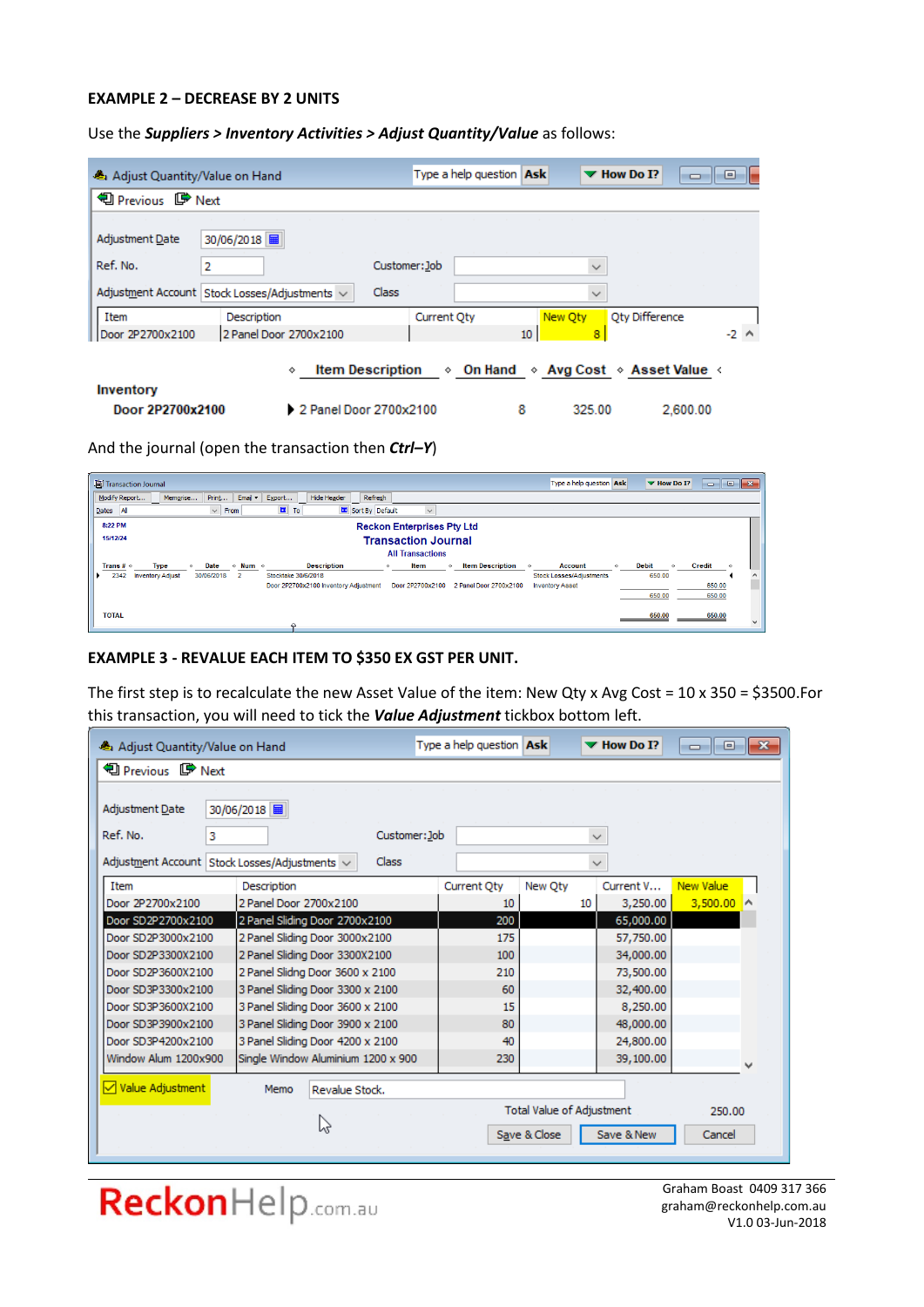#### **ALTERNATIVE METHODS**

The above methods work well if you only have a small inventory list. Problems arise when you have a large list. In particular:

- the screen shows both active and inactive items, and you can't tell which is which; and
- there is no way to just enter an item.

It is my most hated screen and the screen most in need of a makeover. So here are some ways I do stock adjustments without using this screen.

#### **SCENARIO**

Using 2 items, we are going to:

- Increase the first item by 2 units at the average cost;
- Decrease the second item by 2 units at the average cost; and
- Revalue the  $1<sup>st</sup>$  item to \$350 ex GST per unit.
- Create one transaction to record all the adjustments

|                  | <b>Item Description</b> |    |        | $\Diamond$ On Hand $\Diamond$ Avg Cost $\Diamond$ Asset Value |
|------------------|-------------------------|----|--------|---------------------------------------------------------------|
| Inventory        |                         |    |        |                                                               |
| Door 2P2700x2100 | 2 Panel Door 2700x2100  | 10 | 325.00 | 3.250.00                                                      |
| Door 2P3000x2100 | 2 Panel Door 3000x2100  | 10 | 375.00 | 3.750.00                                                      |

#### **PREPARATION**

You need to create:

- A dummy supplier called zInventory Adjustments (the z puts it at the bottom of the list);
- A dummy Credit Card Account (yes you heard me) called zInventory Adjustments.
- You will need to have the Inventory Valuation Summary report as you will need the average cost.

# **Example 1 – Increase 1st item by 2 Units**

| <b>Algerm</b> Enter Credit Card Charges - zinventory Adjustments          |                                                         |     |                |          | Type a help ques |  |  |
|---------------------------------------------------------------------------|---------------------------------------------------------|-----|----------------|----------|------------------|--|--|
| 19 Previous ■ Next   2 Find ■ Journal                                     |                                                         |     |                |          |                  |  |  |
| Credit Card   zInventory Adjustments<br>© Purchase/Charge C Refund/Credit | $\checkmark$                                            |     | Ending Balance | \$650.00 |                  |  |  |
|                                                                           | <b>Credit Card Purchase/Charge</b>                      |     |                |          |                  |  |  |
| Purchased From                                                            | 30/06/2018<br>zInventory Adjustments<br>Date<br>Ref No. |     |                |          |                  |  |  |
| Stocktake 30/6/18<br>Memo                                                 |                                                         |     | Amount \$      | 650.00   |                  |  |  |
|                                                                           |                                                         |     |                |          |                  |  |  |
| Expenses                                                                  | \$0.00<br><b>Items</b>                                  |     | \$650.00       |          |                  |  |  |
| Item                                                                      | Description                                             | Qty | Cost           | Tax      | <b>Net Amt</b>   |  |  |
| Door 2P2700x2100                                                          | 2 Panel Door 2700x2100                                  |     | 325.00         |          | 650.00           |  |  |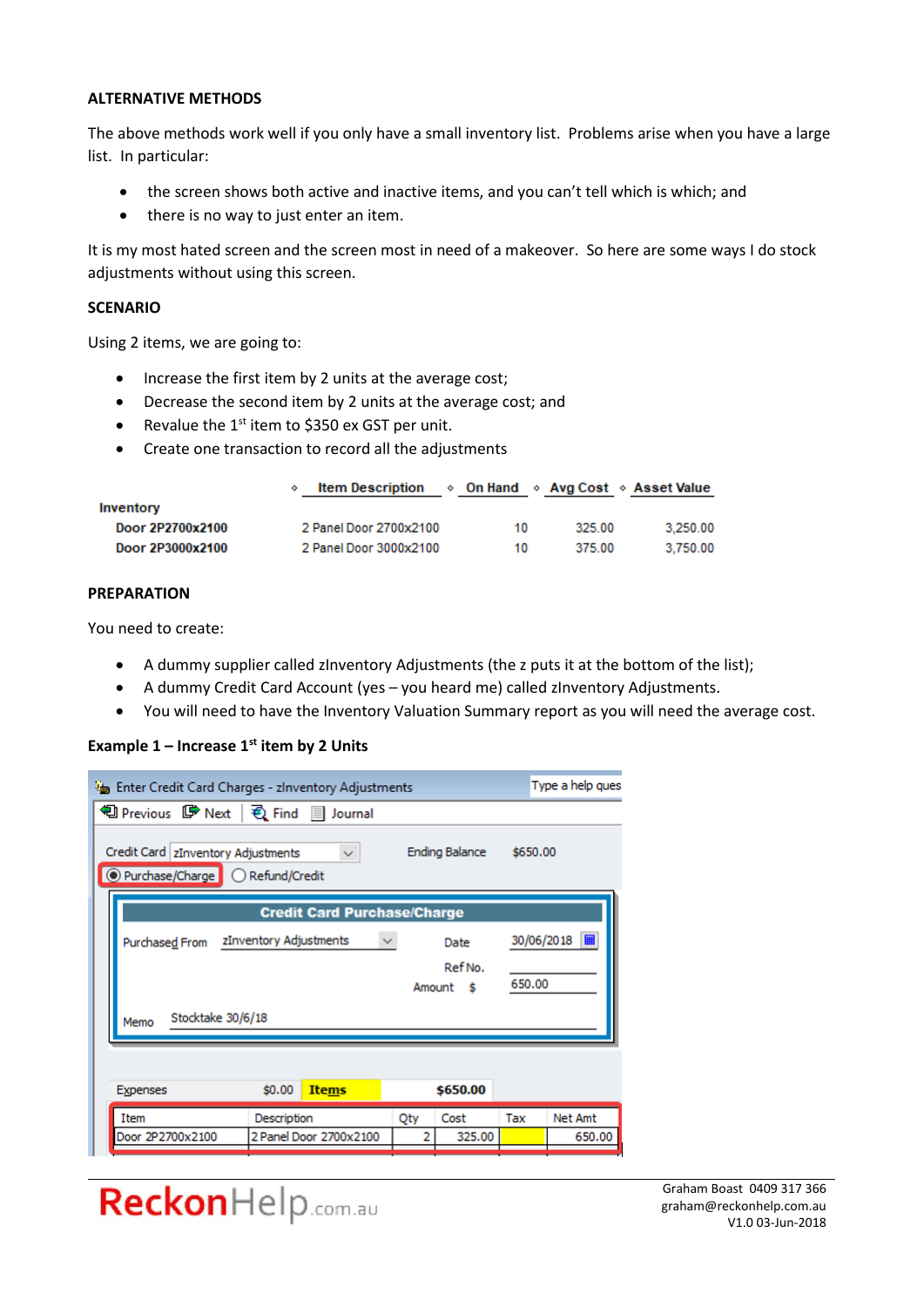A few notes:

- This screen is much easier to use as you can type the item in the item, or use the search function;
- You can enter as many items on this as you can. I tend to have one transaction for each bay/aisle. You can use the Ref No to record the bay/aisle;
- This in an increase of 2, so you need a Purchase/Charge;
- Initially, leave the Amount at the top as zero it will recalculate as you go (or hit Recalculate)
- You use the Items tab;
- The cost with initially display as the cost price of the item. You will need to overwrite with the Average cost from the Inventory Valuation Report;
- When you change the cost, this message will display. Hit No (every time! don't tick the do not display – this is a function you normally want);

| Item's Cost Changed                                                                                                                                        |  |
|------------------------------------------------------------------------------------------------------------------------------------------------------------|--|
| You have changed the cost for: "Door 2P2700x2100".<br>Do you want to update the item with the new cost?<br>Do not display this message in the future<br>es |  |

• The tax rate MUST BE blank.

# **Example 2 – Decrease 2nd item by 2 Units.**

| Type a help quest<br>Enter Credit Card Charges - zinventory Adjustments             |                        |                                  |     |           |            |         |  |  |  |  |
|-------------------------------------------------------------------------------------|------------------------|----------------------------------|-----|-----------|------------|---------|--|--|--|--|
| 19 Previous ■ Next   它 Find ■ Journal                                               |                        |                                  |     |           |            |         |  |  |  |  |
| Credit Card   zInventory Adjustments<br><b>Ending Balance</b><br>\$650.00<br>$\sim$ |                        |                                  |     |           |            |         |  |  |  |  |
| Refund/Credit<br>Purchase/Charge                                                    |                        |                                  |     |           |            |         |  |  |  |  |
|                                                                                     |                        | <b>Credit Card Refund/Credit</b> |     |           |            |         |  |  |  |  |
| Purchased From                                                                      | zInventory Adjustments | $\checkmark$                     |     | Date      | 30/06/2018 | 匷       |  |  |  |  |
|                                                                                     |                        |                                  |     | Ref No.   |            |         |  |  |  |  |
|                                                                                     |                        |                                  |     | Amount \$ | 750.00     |         |  |  |  |  |
| Memo                                                                                |                        |                                  |     |           |            |         |  |  |  |  |
|                                                                                     |                        |                                  |     |           |            |         |  |  |  |  |
|                                                                                     |                        |                                  |     |           |            |         |  |  |  |  |
|                                                                                     |                        |                                  |     |           |            |         |  |  |  |  |
| Expenses                                                                            | \$0.00                 | Items                            |     | \$750.00  |            |         |  |  |  |  |
| Item                                                                                | Description            |                                  | Qty | Cost      | Tax        | Net Amt |  |  |  |  |

Notes:

- Use the Refund/Credit for decreases of stock. (note it is 2, not -2)
- Notes from Example 1 also relevant

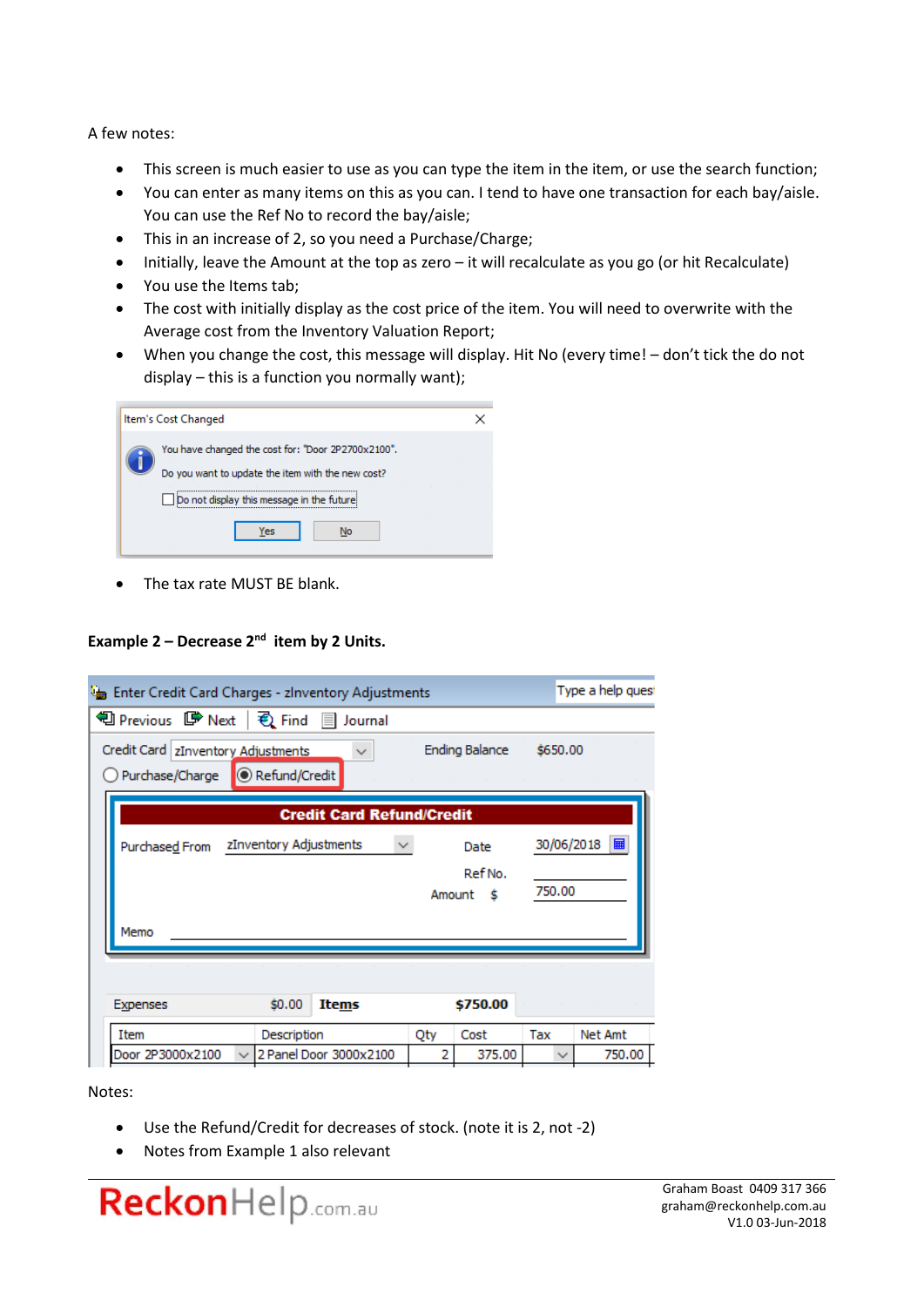# **Example 3 - Revalue the 1st item to \$350 ex GST per unit.**

After the +2 adjustment in example 1, we how have 12 units x 325 = 3900. We want to revalue these to 12  $x$  350 = 4200.

As the net result will be an increase in value, we need to use a Purchase/Charge. This is done in 2 lines: using -12 x 325 for the first line then adding +12 x 350 for the 2<sup>nd</sup>.

| Enter Credit Card Charges - zinventory Adjustments                           |             |                                    |            |                |            | Type a help ques |
|------------------------------------------------------------------------------|-------------|------------------------------------|------------|----------------|------------|------------------|
| 19 Previous ■ Next   2 Find ■ Journal                                        |             |                                    |            |                |            |                  |
| Credit Card   zInventory Adjustments<br>(e) Purchase/Charge () Refund/Credit |             | $\checkmark$                       |            | Ending Balance | $-$100.00$ |                  |
|                                                                              |             | <b>Credit Card Purchase/Charge</b> |            |                |            |                  |
| 30/06/2018  <br>zInventory Adjustments<br>Purchased From<br>Date             |             |                                    |            |                |            |                  |
| Ref No.<br>300.00<br>Amount \$                                               |             |                                    |            |                |            |                  |
| Memo                                                                         |             |                                    |            |                |            |                  |
|                                                                              |             |                                    |            |                |            |                  |
|                                                                              |             |                                    |            |                |            |                  |
| <b>Expenses</b>                                                              | \$0.00      | Items                              |            | \$300.00       |            |                  |
| <b>Item</b>                                                                  | Description |                                    | <b>Oty</b> | Cost           | Tax        | Net Amt          |
| Door 2P2700x2100                                                             |             | 2 Panel Door 2700x2100             | -12        | 325.00         |            | $-3,900.00$      |

NO SHORTCUTS: this looks right, but the blank Qty defaults to 1, so you will end with 13 units valued \$4200

| Ttem             | Description            | Oty | Cost   | Тах | Net Amt |
|------------------|------------------------|-----|--------|-----|---------|
| Door 2P2700x2100 | 2 Panel Door 2700x2100 |     | 300.00 |     | 300.00  |
|                  |                        |     |        |     |         |

You can, however, do a stock adjustment and revaluation at the same time:

| Expenses         | \$0.00      | Items                  |     | \$950.00 |     |             |
|------------------|-------------|------------------------|-----|----------|-----|-------------|
| Item             | Description |                        | Oty | Cost     | Tax | Net Amt     |
| Door 2P2700x2100 |             | 2 Panel Door 2700x2100 | -10 | 325.00   |     | $-3.250.00$ |
| Door 2P2700x2100 |             | 2 Panel Door 2700x2100 | 12  | 350.00   |     | 4,200.00    |

#### Last step – the adjustment

The three adjustments have a combined effect of \$200:  $1^{st}$  example +650,  $2^{nd}$  -750, and  $3^{rd}$  +300.

| 30/06/2018 |     | <b>ZInventory Adjustments</b> |                     | 650.00 |        | 650.00 |
|------------|-----|-------------------------------|---------------------|--------|--------|--------|
|            | ICC | <b>IInventory Asset</b>       | Stocktake 30/6/18   |        |        |        |
| 30/06/2018 |     | <b>ZInventory Adjustments</b> |                     | 300.00 |        | 950.00 |
|            | ICC | ll-split-                     | 30/6/18 Revaluation |        |        |        |
| 30/06/2018 |     | <b>ZInventory Adjustments</b> |                     |        | 750.00 | 200.00 |
|            |     | CC CRED Inventory Asset       | Stocktake 30/6/18   |        |        |        |